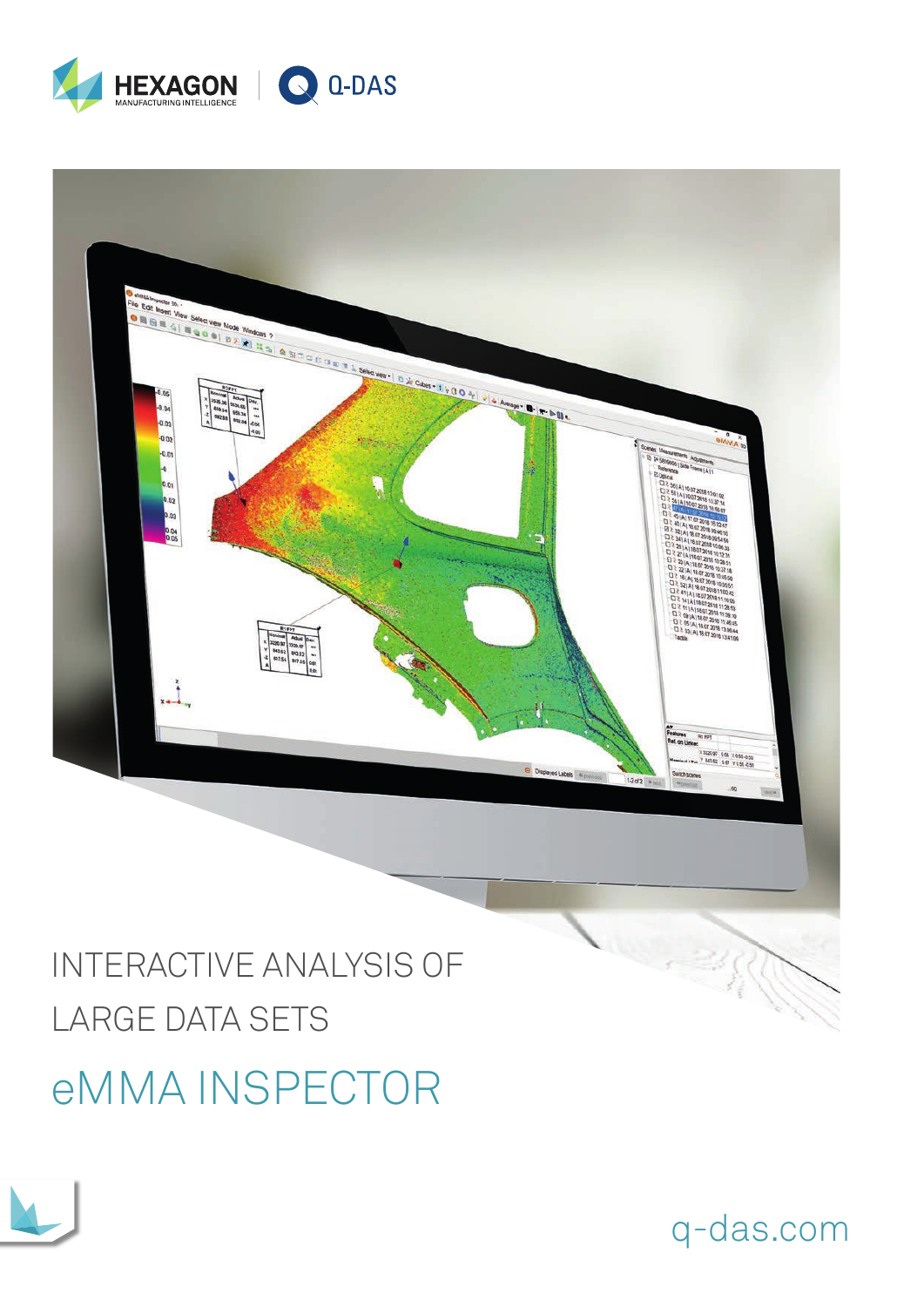**The rapid evolution in manufacturing processes is making more specialised and centralised quality assurance strategies a top priority for OEMs and their suppliers. Of particular interest to manufacturers is real-time production quality data, which is growing in importance as manufacturing becomes more dynamic and dependent on precision and productivity.** 

**Optical measurement systems such as 3D laser scanners, white light scanner systems and laser tracker systems are able to quickly and precisely capture production quality data. But they also generate large volumes of data that can be difficult to handle and analyse efficiently. eMMA Inspector offers a wide variety of functionalities to cope with both the handling and analysis of this data.**

#### **3D INTERACTIVE ANALYSIS**

In addition to providing common data analysis functionalities such as color-mapping, basic statistical analysis and direct comparison between measurement results, eMMA Inspector offers cutting planes, which can be customized and configured to focus on a specific profile of the measured part. This allows engineers to do a close-up analysis of an area and place it within the context of the full set of results for the part or parts.

eMMA Inspector's graphical interface meanwhile facilitates an intuitive, multi-perspective analysis of the measured parts with a "split" view option letting users view the same part from multiple different perspectives on a single sub-divided screen. These views can be easily synchronised or controlled independently of each other.

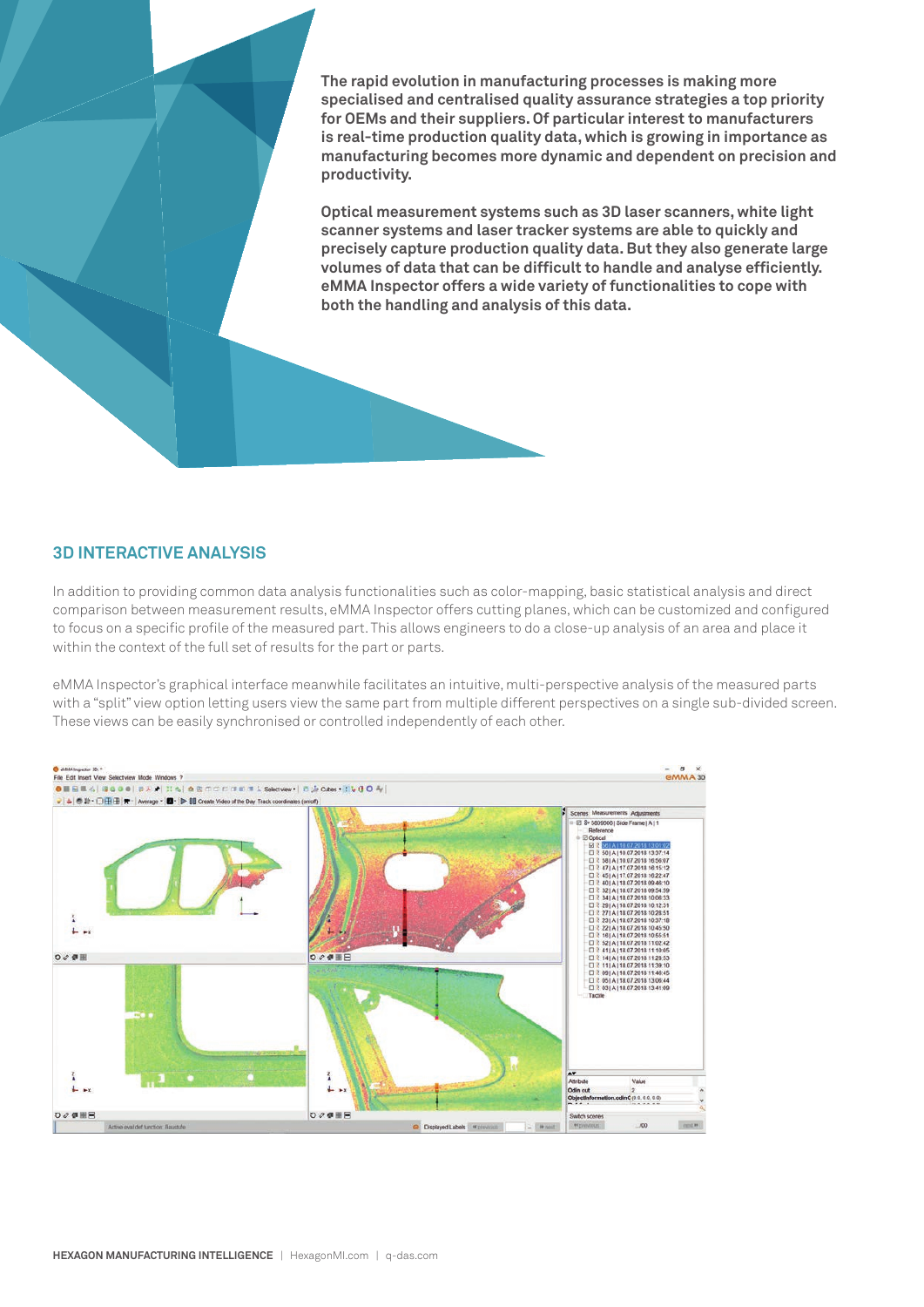### **EFFICIENT MANAGEMENT OF LARGE DATA SETS**

Considering the growing volume of data generated by countless metrology systems, the ability to manage and storage results efficiently is crucial for a fast and accurate analysis. eMMA Inspector uses lossless compression to reduce binary STL meshes to 5% of their original file size, making it possible for manufacturers to upload multiple sets of results into eMMA's 3D interactive analysis environment either in real-

time or post-processing. The deviation calculation technique used in eMMA Inspector is standardized and neutral, and the results are directly stored in eMMA's database.



#### **METROLOGY SYSTEM INDEPENDENT**

eMMA Inspector supports data exchange through all stages of product development, prototyping and production, independently of the measurement system being used. It also handles optical measurements in multiple formats and provides an integrated 3D environment for the joint analysis of both optical and feature-based tactile measurements.

### **INNOVATIVE DOCUMENTATION AND REPORTING**

Once a rich analysis has been obtained it's imperative to be able to document the results and share them with stakeholders. eMMA Inspector's "video of the day" feature facilitates reporting by summarising the measurement results in chronological order in the form of an easy-to-understand animation, which can be saved as a video file and easily shared.